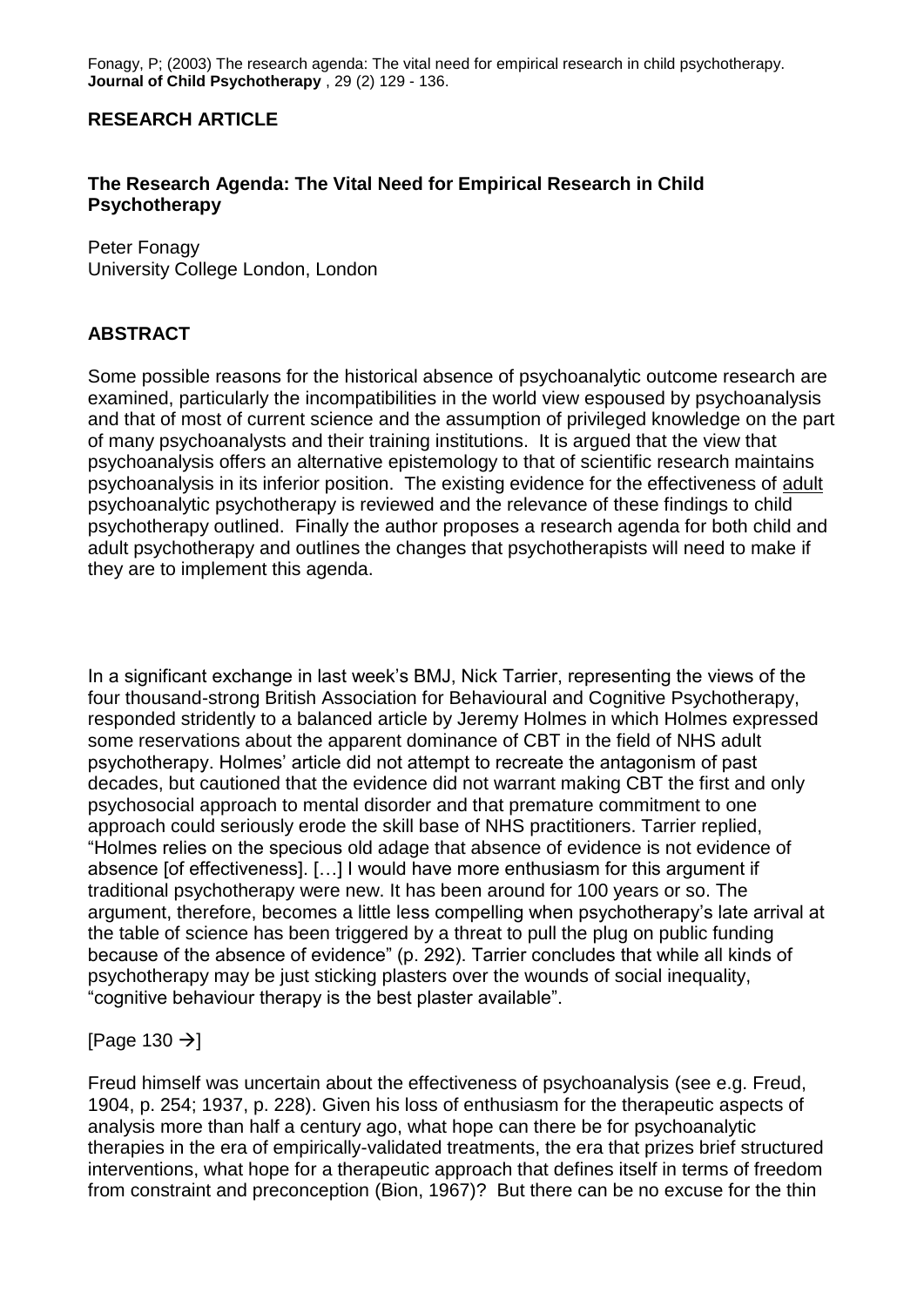evidence base of psychoanalytically oriented treatments. In the same breath that we often claim to be at the intellectual origin of other talking cures, we also seek shelter behind the relative immaturity of the discipline to explain the absence of evidence for its efficacy. Yet the evidence base of 'derivatives' of psychoanalytic therapy (e.g. systemic therapy, cognitive behaviour therapy) has been far more firmly established than evidence for psychoanalytic therapy itself.

The most likely reason for the absence of psychoanalytic outcome research lies in the fundamental incompatibilities in the world view espoused by psychoanalysis and most of current science. In a recent paper, Paul Whittle (in press) describes a 'chasm' between psychoanalysis and psychology in a brilliant overview with which I heartily agree. While the method of psychoanalysis was developed to fill gaps in self narrative and self awareness, inevitable because of the limitations of conscious reflection, psychology has a minimalist theory building tradition which Whittle elegantly describes as 'cognitive asceticism'. The kind of narrative making which psychoanalysis entails is so central to the experience of personal meaning, that it will probably always be vital to understanding human nature. The complexity of psychoanalytic theorization is defensible because the content of the mind is irreducible and because any assertion of a singular reality is inherently suspect. At a more impressionistic level we might say that the world-view that is normally created by working intensively and long-term with disturbed individuals is incompatible with the ethos of tightly controlled studies.

Those who work at close quarters with the human mind will inevitably have an impression of reductionism when they see the full complexity of an individual's struggle with internal and external experience reduced to a single 100-point scale (Endicott, Spitzer, Heiss, & Cohen, 1976; Shaffer et al., 1983) or even 12 five-point ones (Wing, Curtis, & Beevor, 1996; Wing, Lelliott, & Beevor, 2000). Can psychoanalytic therapy ever show its effectiveness, let alone cost-effectiveness in this way? After all, is it not a qualitatively different form of therapy that needs a qualitatively different kind of metric to reflect variations in its outcome? Symptom change as an indicator is crude in relation to the complex interpersonal processes that evolve over the hundreds of sessions of psychotherapeutic treatment. No wonder that most psychotherapists are sceptical about outcome investigations.

Furthermore, the rapid progress of technology and biological science has offered what many see as the only viable solution to the challenge of treating mental disorder – biochemical rehabilitation. Statutory funding for psychological therapy is in many countries threatened by the readiness with which pharmacological treatments can be made available to relatively large groups. Popular views concerning the causes of mental illness have shifted with research during 'the decade of the brain', sometimes powerfully supported by far sighted pharmaceutical companies, to the point where commonly held

# [Page 131  $\rightarrow$ ]

theories of psychological disorder have shifted towards the constitutional, and antidepressants are bizarrely accepted as appropriate means of addressing social difficulties, notwithstanding strong resistance from user groups (Cornwell, 1996). Behaviour genetics research has not helped (Fonagy, in press), and has cast doubt in the minds of many about psychodynamic claims concerning the causal significance of shared early family environment, the bread and butter of psychotherapeutic narrative (Rutter, 2000).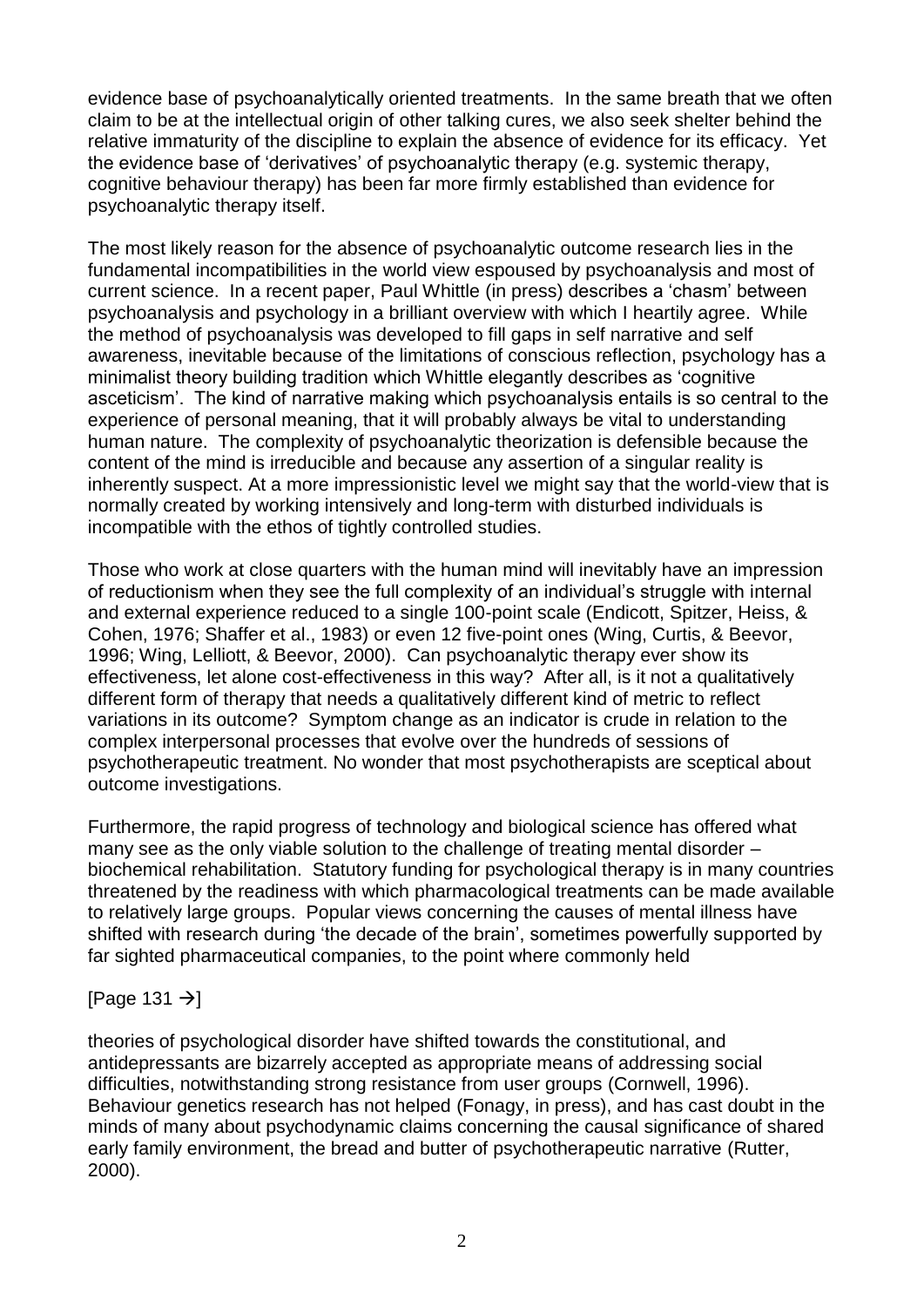Add to this already toxic mixture for psychoanalytic thinking the undeniable arrogance of many psychoanalysts and the training institutions that they have created, who until recently have too often treated non-analytically trained colleagues with a condescending assumption of privileged knowledge, and you have the background to the current crisis for our approach<sup>1</sup>.

So can we think of psychoanalysis as offering an alternative epistemology to that of scientific research? I believe that such an attitude maintains psychoanalysis in its inferior position. And seeing scientific research and psychoanalysis as at opposite ends of an epistemological continuum risks shielding us from appropriate criticisms. Child psychotherapy needs to change. Gathering further evidence for psychotherapy through outcome studies is important, not simply to improve support for existing practices but far more to generate a change in our own attitudes from a culture of knowing and certainty to one of questioning, uncertainty and progress. We were far too complacent about our technical knowledge and its application, and this may not yet have changed enough.

Given this unpromising context, the strength of the evidence for adult psychoanalytic psychotherapy is surprising. Although there are not too many studies, and many of these have limitations, brief psychodynamic treatments appear to have effects of comparable size to those of other therapies, with manualised treatments showing larger effect sizes, and a slight superiority of some psychodynamic therapies on follow-up (Anderson & Lambert, 1995). Further, there has been a backlash against treating the findings from randomised controlled trials as 'gospel' (Markowitz & Street, 1999; Weisz & Jensen, 1999). There has been a heartfelt outcry for effectiveness rather than efficacy research, so that research findings would more truthfully represent the value of a treatment in the field (Wells, 1999).

There is increasing evidence, chiefly from the adult literature, for three propositions that are very relevant to evaluations of child therapy. These are:

(i) for certain conditions, longer-term therapy is more effective than short-term therapy. These findings emerge in part from naturalistic 'follow-along' studies of progress in therapy, such as the Consumer Survey in the US (Seligman, 1995) and the multi-site eating disorder study in Germany (Kachele, Kordy, Richard, & Group, 2001). Some results from long-term follow ups of short-term therapies have been spectacularly disappointing. With severe disorders, problems persist regardless of therapy type. For example only 20% of MDD (major depressive disorder) patients treated with CBT or IPT (interpersonal therapy) were free of depressive episodes 18 months after termination of 16 week psychotherapy (Elkin, 1994; Shea et al., 1992).

[Page 132  $\rightarrow$ ]

1

(ii) many of the benefits of psychoanalytic psychotherapy seem to emerge after the termination of treatment (sleeper effect). In our randomised controlled trial of psychoanalytic day treatment of borderline personality disorder, compared with treatment-as-usual (Bateman & Fonagy, 2001), Anthony Bateman and I found major symptomatic differences on self-report measures at discharge, differences which significantly increased over the follow-up period. Self-harming behaviour similarly declined further over a follow-up period. Most importantly, substantial

 $1$  Fortunately, those trained by them often shed those values once working in multi-disciplinary settings.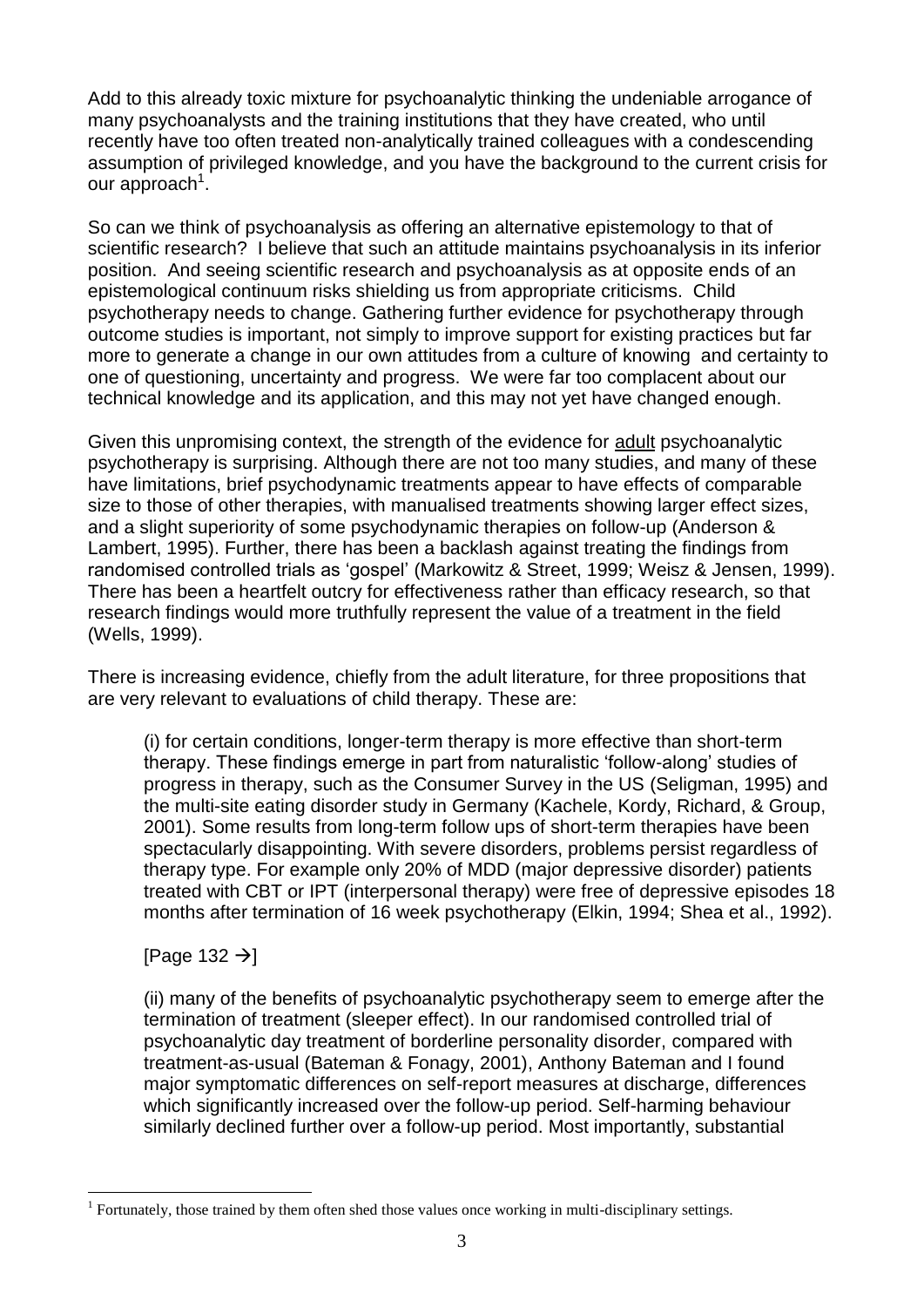differences in health-care costs began to emerge only after termination of treatment.

(iii) the intensity of therapy, i.e. number of sessions per week, appears to make a difference. Many of you will be familiar with Mary Target's and my finding that nonintensive therapies appeared to be less helpful in more complex cases of emotional disorder at the Anna Freud Centre. Long-term follow-up from that study suggests that the results of successful treatments may be maintained into adulthood, whereas unsuccessful treatments – or lack of treatment - mark a lifetime of difficulties. The combination of sleeper and intensity effects were demonstrated by the Stockholm Outcome of Psychotherapy and Psychoanalysis project (Blomberg, Lazar, & Sandell, 2001; Sandell & Blomberg, 2001). Sandell and colleagues found little difference in outcomes at termination between once-weekly and four or fivetimes weekly therapies, but self-report measures of symptomatic improvement over a three-year follow-up period showed more intensive therapies to have a significant advantage over non-intensive work. [By contrast, short-term treatments in the Stockholm study had only minimal effects in the long run.]

Though massive by contrast to that available for children, the evidence base available for adult psychotherapy is currently weak by the standards of health service administrators. However, a number of promising studies in progress are likely to provide compelling evidence for the therapeutic effectiveness of psychoanalytic psychotherapy. These include the Cornell comparison of TFP and DBT, (transference focused psychotherapy and dialectical behaviour therapy) the Munich Psychotherapy of Depression Study, the Helsinki Psychotherapy Study, and many others. Many of these will be reviewed at the forthcoming IPA Research Conference at UCL on the weekend of March 8<sup>th</sup>-10<sup>th</sup>.

The challenges facing child and adult therapy research are, however, more or less identical. My agenda for research is as follows:

- 1. There is an urgent need to develop a classification system that psychoanalytic clinicians can use to help them identify cases who are most likely to be suitable for psychotherapy.
- 2. Measures are required that can verify that psychoanalytic therapy has taken place. This involves two separate challenges: the measure itself, but before this, an agreement on what child psychotherapy might be. We need to agree on what the essential components of psychoanalytically orientated child therapy are. [There is no generally accepted operationalised description of psychoanalytic therapy.] This underscores the need for a systematic examination of what happens in therapy.

# [Page 133  $\rightarrow$ ]

3. Related to this, we need to identify the therapeutically active components of the treatment of children through closer observation of the therapy process. Process notes are insufficient. Most of the potentially pertinent components of clinical interactions are not available to introspection and self report. [For example, Rainer Krause (1997) demonstrated the almost invariable association of therapist's mirroring of the patient's smiling during early phases of treatment with poor outcome. It is not difficult to understand this phenomenon in terms of pathological projective identificatory processes. Controlling such unconscious reactions without knowledge of the problem presents an insurmountable clinical challenge.]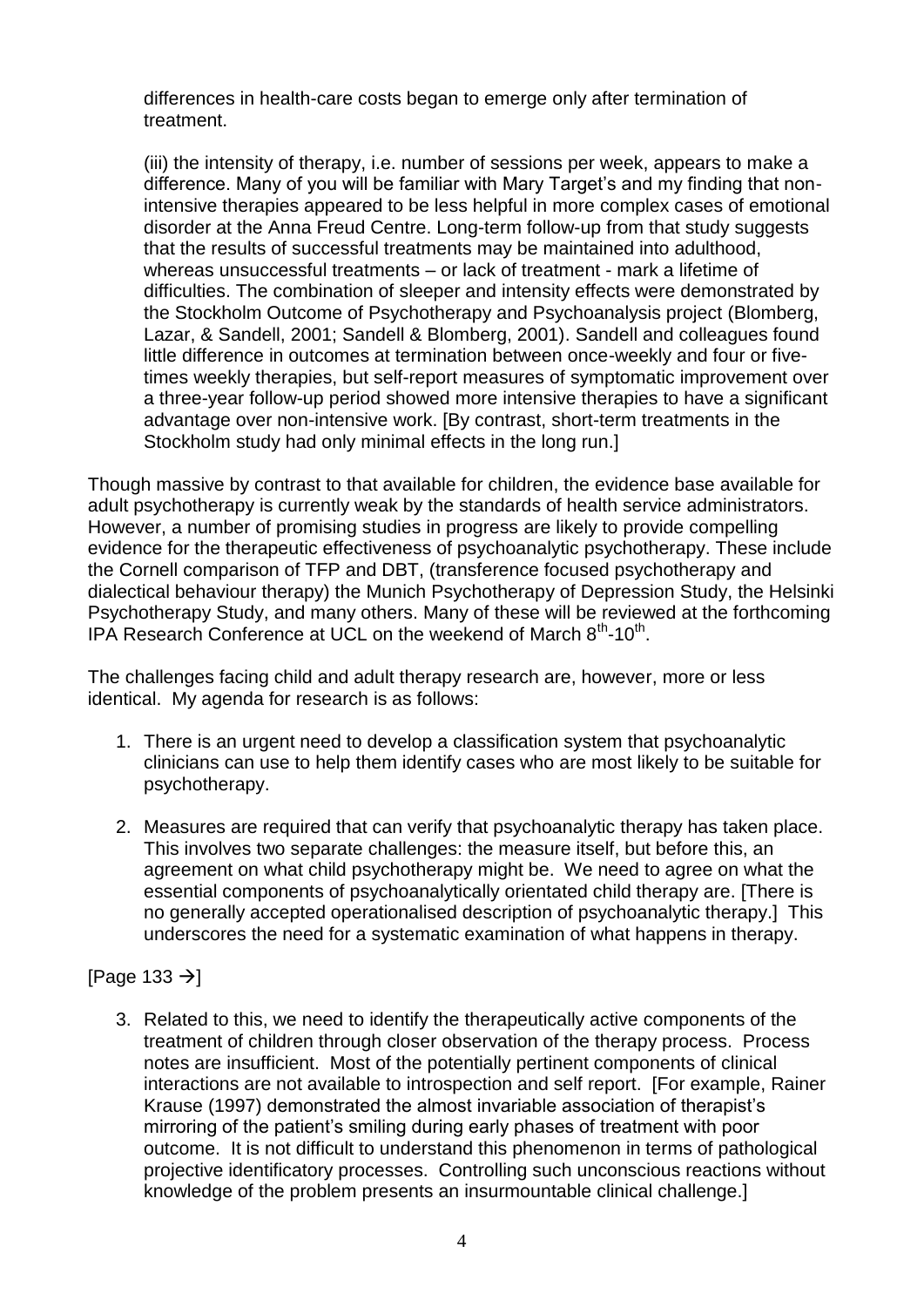4. Measures of therapeutic outcome represent a special challenge. We need measures that reflect the kind of changes that psychoanalytic therapy aims to generate. The classical ego psychological concept of structural change reflects this ambition. A radical change of object representation in the direction of greater integration might be a comparable goal. These are likely to interface with broad quality of life measures (not necessarily taken immediately post treatment) which in turn will need to be related to the cost of offering the service. At issue here is the need to go beyond, both in time and in depth and breadth, but also to incorporate, 'superficial' measurement embodied in HoNOSCA or the Strengths and Difficulties Scale. Systematising our impressions of the child's subjectivity is what is clearly required.

To summarize, developing a research agenda has three overriding aims. First, we require evidence concerning the specific patient groups who uniquely benefit from our interventions, and related to this, assessment systems that help to identify these individuals, either in terms of diagnosis and symptomatology, or in terms of characteristic modes of mental functioning or even social conditions. Second, we need sensitive measurement systems to identify changes that may go beyond symptomatic improvement and indicate benefits that are either valued by clients (or carers) or can be shown to be predictive of relative freedom from future difficulties (prevention). Third, we need to develop new adaptations of psychoanalytic therapy that extend and improve upon existing applications in the direction of both greater generalisability across clinical groups and more powerful impact on them either in terms of symptom relief or prevention.

No one type of research methodology can fulfil these aims. Different research questions require different scientific methodologies. There has been a resurgence of interest in qualitative as opposed to quantitative data gathering (e.g. Mayes & Pope, 2000). Though few would argue that questions of cost effectiveness could be usefully addressed using narrative data, quantitative approaches to certain subtle questions (e.g. the process of change in therapy and the nature of therapeutic experience) are often self-evidently empty and puerile. Qualitative analysis has always and will always precede detailed quantitative study. The interactive probing and questioning methods used in qualitative research facilitates exploration of individual circumstance and experiences. However, qualitative research samples are not designed to be statistically representative of the researched population and this means that statements about incidence or

# [Page 134  $\rightarrow$ ]

prevalence cannot be sustained. It is not possible to identify statistically discriminatory variables from qualitative data. Most importantly for us psychoanalysts, relationships identified by qualitative research reflect explanations offered explicitly or implicitly by respondents and current qualitative methodology cannot readily go beyond that which is at the surface level of the patient's narrative.

There are at least five ways we will need to change if we are to implement this research agenda: (1) incorporating of data gathering methods from social and biological science that go beyond the anecdotal; (2) making our concepts more specific, to facilitate cumulative data gathering; (3) routine consideration of alternative possible accounts for observations, not just the psychoanalytic, but at all appropriate levels; (4) becoming more sophisticated about social and contextual influences on behaviour, and (5) ending our splendid isolation and undertaking active scientific collaboration with other disciplines.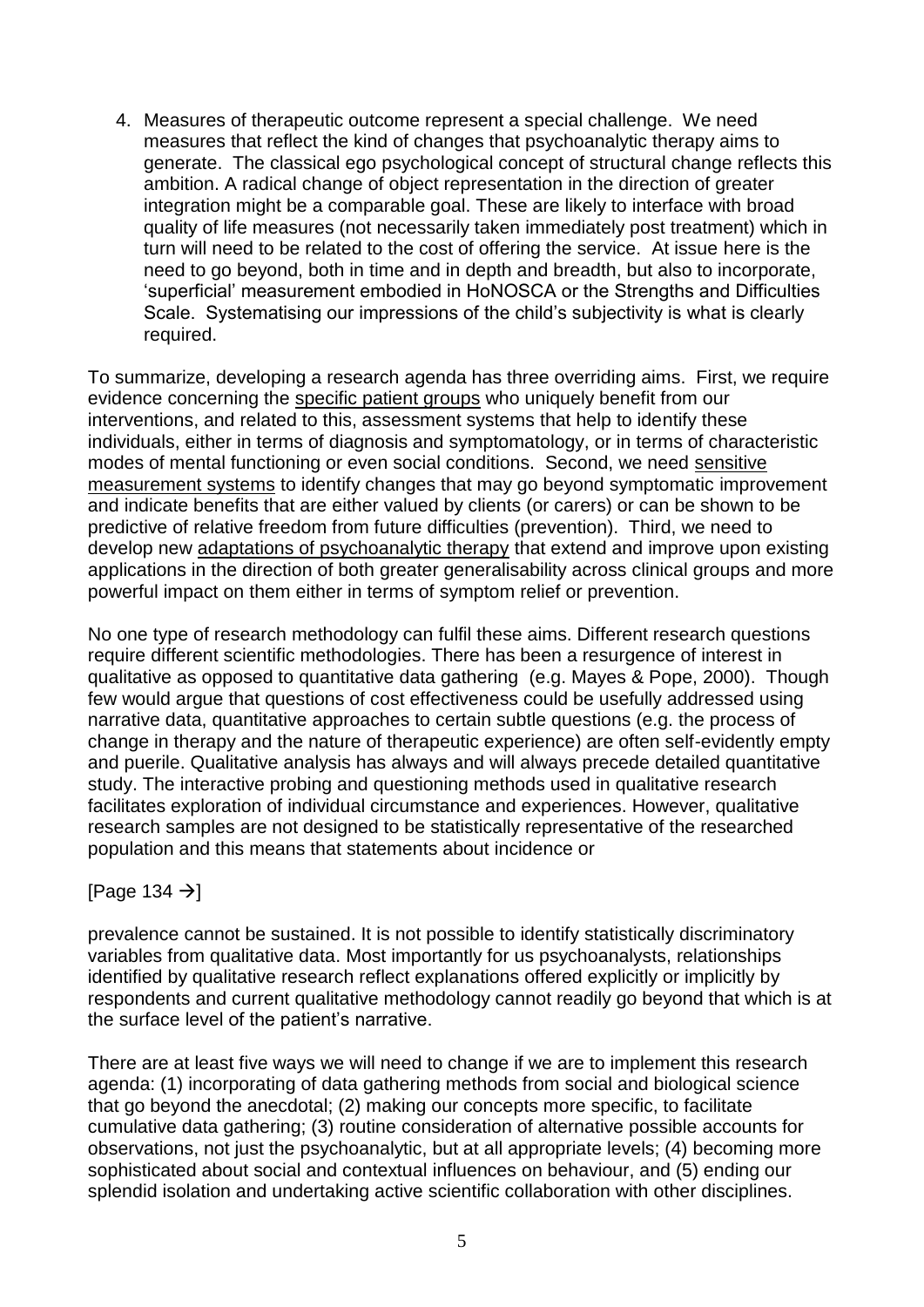Rather than fearing that fields adiacent to ours might destroy the unique insights offered by long term intensive individual therapy, we must embrace the rapidly evolving 'knowledge chain', focused at different levels of the study of brain-behaviour relationships. As the Nobel laureate, Eric Kandel (1998; 1999) pointed out, this may be the only route for the preservation of the hard-won insights of our mother discipline, psychoanalysis.

> Sub-Department of Clinical Health Psychology University College London Gower Street London WC1E 6BT E-mail: [e.allison@ucl.ac.uk](mailto:e.allison@ucl.ac.uk)

#### **References**

Anderson, E. M., & Lambert, M. J. (1995). Short-term dynamically oriented psychotherapy: A review and meta-analysis. Clinical Psychology Review, 15, 503-514.

Bateman, A., & Fonagy, P. (2001). Treatment of borderline personality disorder with psychoanalytically oriented partial hospitalization: an 18-month follow-up. American Journal of Psychiatry, 158(1), 36-42.

Bion, W. R. (1967). Notes on memory and desire. Psychoanalytic Forum, 2, 272- 273, and 279-280.

Blomberg, J., Lazar, A., & Sandell, R. (2001). Long-term outcome of long-term psychoanalytically oriented therapies; First findings of the Stockholm Outcome of Psychotherapy and Psychoanalysis study. Psychotherapy Research, 11, 361-382.

Cornwell, J. (1996). The Power to Harm: Mind, Medicine, and Murder on Trial. London: Viking.

Elkin, I. (1994). The NIMH treatment of depression collaborative research program: Where we began and where we are. In A. E. Bergin & S. L. Garfield (Eds.), Handbook of psychotherapy and behaviour change (pp. 114-139). New York: Wiley.

Endicott, J., Spitzer, R., Heiss, J., & Cohen, J. (1976). The global assessment scale. A procedure for measuring overall severity of psychiatric disturbance. Arch. Gen. Psychiatry, 33, 766-771.

Fonagy, P. (in press). The development of psychopathology from infancy to adulthood: the mysterious unfolding of disturbance in time. Infant Mental Health Journal.

Freud, S. (1904). Freud's psycho-analytic procedure. S.E . 7, pp. 247-254).

Freud, S. (1937). Analysis terminable and interminable. SE 23, pp. 209-253).

Kachele, H., Kordy, H., Richard, M., & Group, T.-E. R. (2001). Therapy amount and outcome of inpatient psychodynamic treatment of eating disorders in Germany: Data from a multicenter study. Psychotherapy Research, 11, 239-256.

Kandel, E. R. (1998). A new intellectual framework for psychiatry. American Journal of Psychiatry, 155, 457-469.

Kandel, E. R. (1999). Biology and the future of psychoanalysis: A new intellectual framework for psychiatry revisited. American Journal of Psychiatry, 156, 505-524.

Krause, R. (1997). Allgemeine psychoanalytische Krankheitslehre. Grundlagen. Sturrgart, Germany: Kohlhammer.

Markowitz, J. C., & Street, L. L. (1999, October 15, 1999). NIMH propels psychotherapy on a new course. Psychiatric News.

Mayes, N., & Pope, C. (2000). Qualitative research in health care. Assessing quality and qualitative research. British Medical Journal, 320, 50-52.

Rutter, M. (2000). Psychosocial influences: Critiques, findings and research needs. Development and Psychopathology, 12, 375-405.